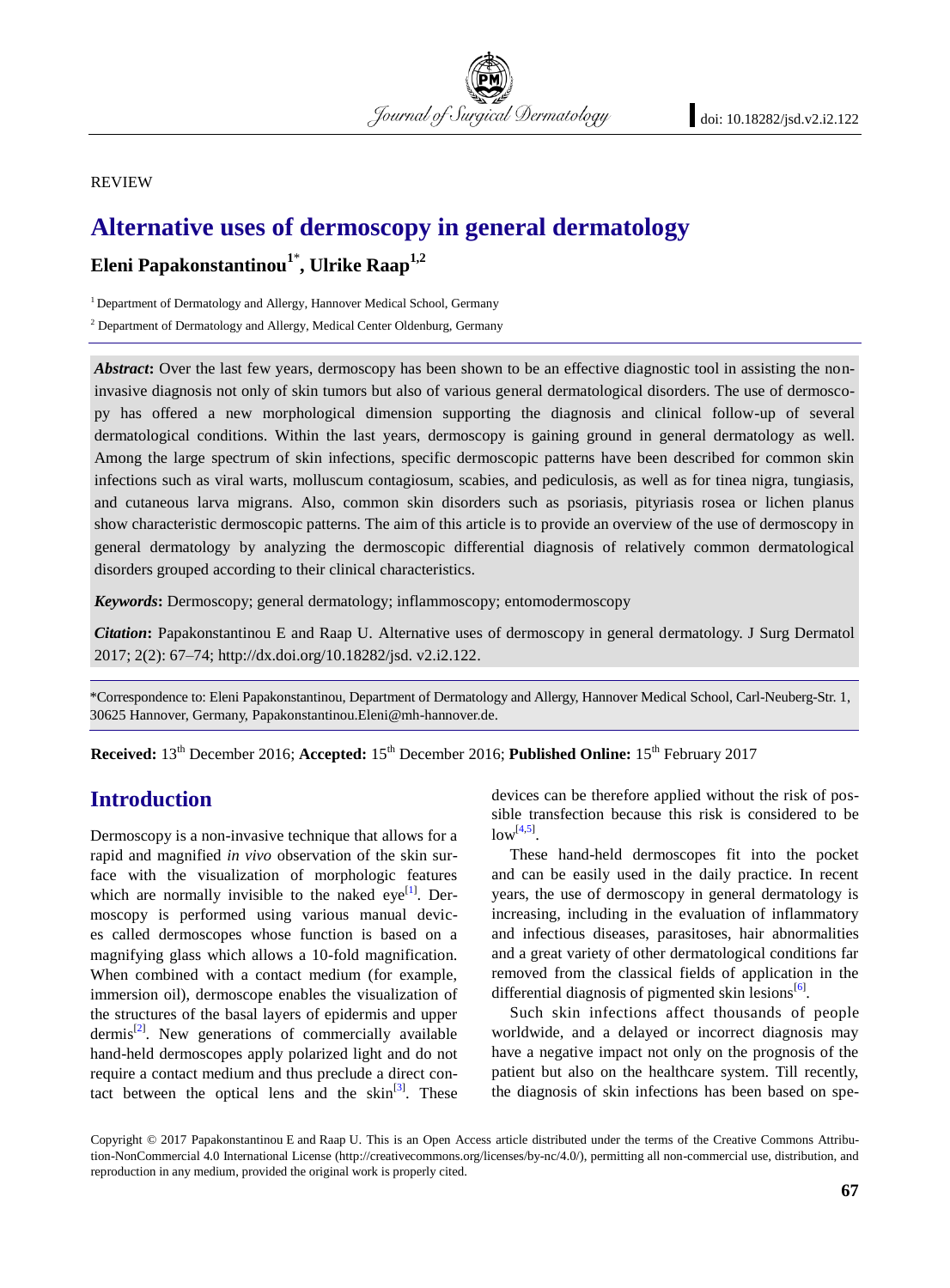cific clinical features in combination with histopathological and laboratory findings. Among the large spectrum of skin infections, specific dermoscopic patterns have been described for several skin infections and disorders.

Dermoscopy demonstrates an important diagnostic tool helpful in the differential diagnosis, prognostic evaluation, and treatment monitoring. Depending on the field applied, dermoscopy is divided into inflammoscopy and entomodermoscopy.

In this review article, we focus on the role of dermoscopy in the diagnostics and therapeutic follow-up of several common skin disorders and infections encountered in clinical daily practice.

# **Inflammoscopy**

The term inflammoscopy refers to the application of dermoscopy on inflammatory skin disorders. Several inflammatory skin diseases display characteristic dermoscopic patterns which not only help the diagnosis but also the differentiation from other clinically similar diseases. Furthermore, dermoscopy represents a useful tool for the evaluation of therapeutical outcome and also for monitoring the disease by the recognition of structural or vascular changes before they can clinically be observed.

Since inflammatory and infectious diseases usually affect multiple or large areas of the body, it is essential to perform a full body examination of the patient. The dermoscopic examination follows the clinical one and is based on the evaluation of specific vascular pattern, its architectural arrangement within the lesion, and the presence or absence of additional characteristic dermoscopic features. Following these steps will help the clinician establish an accurate final diagnosis. In this first section, we are going to discuss the role of dermoscopy in common skin disorders such as psoriasis, lichen planus, and pityriasis rosea.

#### **Psoriasis**

Psoriasis commonly appears with erythematous plaques, which are characterized by surface scaling of various severities (**[Figure 1A](#page-1-0)**). Dermoscopy of plaque psoriasis reveals the characteristic of white scales and homogenously distributed dotted vessels on a slightly red ground. Usually, hyperkeratotic plaques have to be slightly removed in order to identify the underlying vascular structures (**[Figure 1B](#page-1-0)**). The evaluation of vascular pattern is relevant in order to investigate its pathogenesis as well as to enhance the diagnosis of psoriasis<sup>[\[7\]](#page-5-6)</sup>. Vessels appear dermoscopically as small red dots that are symmetrical and regularly distributed throughout the psoriasis lesions,

in which it characterizes and specifies the diagnosis of psoriasis<sup>[\[8\]](#page-5-7)</sup>. Although relatively uncommon, "red globular rings" have also been described as a dermoscopic sub-pattern of plaque-type psoriasis, but are rather rare<sup>[\[9\]](#page-5-8)</sup>.

Using higher magnifications (100X–400X), the psoriatic vessels appear as convoluted loops, mirroring the underlying histopathological finding of curly capillaries within the dermal papillae, which are associated with the psoriasiform epidermal hyperplasia<sup>[\[10\]](#page-6-0)</sup>.

Dermoscopy can distinguish psoriasis from other skin disorders appearing with scaling plaques such as actinic keratosis, squamous cell carcinoma or superficial basal cell carcinoma $^{[11-13]}$  $^{[11-13]}$  $^{[11-13]}$  $^{[11-13]}$ . Psoriasis can also be differentiated from dermatitis subtypes through the recognition of characteristic yellow scale/crusts and the patchy vascular distribution within the lesion $^{[8]}$  $^{[8]}$  $^{[8]}$ .

<span id="page-1-0"></span>

**Figure 1. (A)** Clinical manifestation of a psoriasis plaque after removing of the scaling surface. **(B)** Dermoscopic examination of this plaque psoriasis reveals homogenously distributed red dotted vessels on a slightly red ground.

### **Lichen planus**

The dermoscopic hallmark of lichen planus is the Wickham striae, which suggests that it is highly sensitive and a specific criterion for the diagnosis of lichen planus<sup>[\[8,](#page-5-7)[14\]](#page-6-3)</sup>. Wickham striae can appear as pearly-whitish structures, and rarely as yellow or blue-white ones. Its morphological patterns vary from reticular, which is the most common, to linear, annular, round or displaying a "radial streaming", "leaf venation" or "starry sky" patterns<sup>[\[8,](#page-5-7)[14-](#page-6-3)[17\]](#page-6-4)</sup>. The Wickham striae are commonly surrounded by dotted, globular, and/or linear vessels, mainly localized at the periphery of the lesion.

Active lesions of lichen planus may dermoscopically reveal violet, reddish, pink, brown or yellow background, with white or yellow dots and some pigmented reticular or cloud-like structures<sup>[\[8,](#page-5-7)[16,](#page-6-5)[17\]](#page-6-4)</sup>. In older lesions of lichen planus, pigmented structures may appear, thus making the vessel pattern less obvious $\begin{bmatrix} 15 \end{bmatrix}$ . Comedo-like structures filled with corneal content may also appear $^{[18]}$  $^{[18]}$  $^{[18]}$ . Lichen planus can be dermoscopically diagnosed by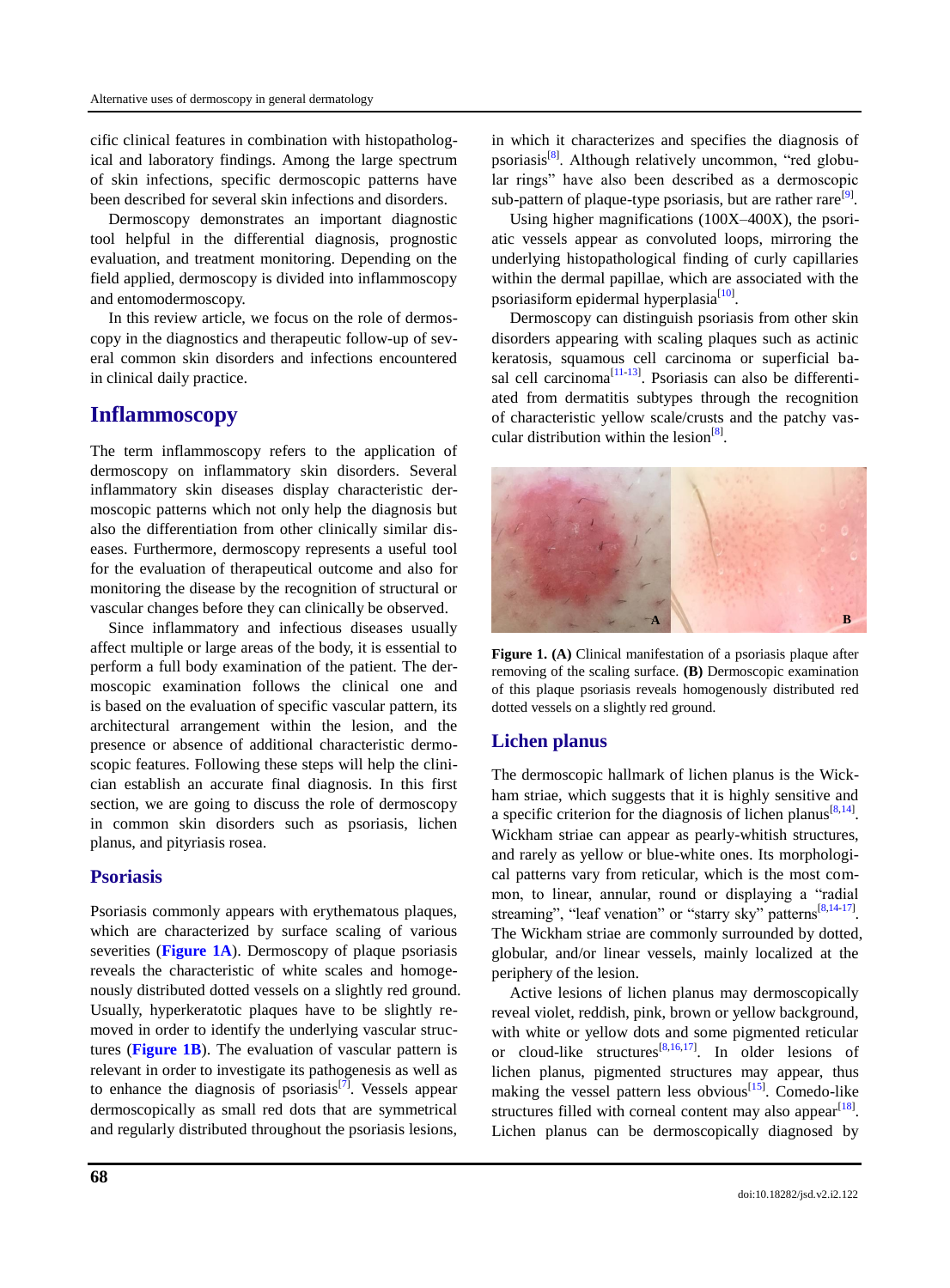revealing the pathognomonic Wickham striae<sup>[\[8,](#page-5-7)[19\]](#page-6-8)</sup>. Besides the diagnostic role of dermoscopy, useful information for the monitoring of pigmented lichen planus can be obtained. Therefore, lesions of pigmented lichen planus developing resistant grey-blue-brown granules seem to persist longer in comparison to lesions with brownish structureless areas<sup>[\[20\]](#page-6-9)</sup>.

#### **Pityriasis rosea**

Pityriasis rosea clinically manifests with a round-to-oval irregularly sized erythematous patches following the Blaschko's lines and often revealing a scaling surface (**[Figure 2A](#page-2-0)**). The dermoscopic examination reveals a characteristic of "collarette scaling" resistance of a peripheral whitish scaling and dotted vessels which are lacking of a regular pattern and are irregularly or focally distributed, which make them different from that of psoriasis (**[Figure 2B](#page-2-0)**). Additionally, diffuse or localized yellowish-orange structureless areas may be dermoscopic-ally apparent<sup>[\[8,](#page-5-7)[21\]](#page-6-10)</sup>. Pityriasis rosea can thus be easily differentiated from other dermatitis subtypes which manifest with yellow crusts but without the typical collarette of white scales.

<span id="page-2-0"></span>

**Figure 2. (A)** Clinical manifestation of pityriasis rosea with round to oval irregularly sized erythematous patches with a light scaling surface which follow the Blaschko's lines. **(B)** Dermoscopic examination of pityriasis rosea reveals a "collarette scaling" characteristic resistance of a peripheral whitish scaling. The dotted vessels cannot be recognized in this figure.

## **Dermatitis**

The term dermatitis covers a wide spectrum of diseases such as nummular eczema, allergic contact dermatitis or atopic dermatitis. All subtypes of dermatitis are primarily characterized by dotted vessels in a patchy distri-bution and yellow serocrusts or scaling<sup>[\[22,](#page-6-11)[23\]](#page-6-12)</sup>. Depending on the stage of the disease, eczematous dermatitis displays some common characteristics: acute exudative lesions are characterized by yellow scale/crusts ("yellow clod sign") while chronic, lichenified lesions appear

mainly with patchily distributed dotted vessels within the  $lesion^{[24-26]}$  $lesion^{[24-26]}$  $lesion^{[24-26]}$  $lesion^{[24-26]}$ .

# **Mycosis fungoides**

The typical dermatoscopic features of mycosis fungoides consist of short curved-linear vessels with orangeyellowish patchy areas. Furthermore, fine white scaling and dotted vessels can also be seen<sup>[\[27\]](#page-6-15)</sup>. The diagnosis of mycosis fungoides during the early stage is enhanced by the presence of different vascular patterns. In particular, lesions of mycosis fungoides display characteristic thin linear vessels either alone or in combination with red dots, which are overlooked in other dermatitis subtypes<sup>[\[27\]](#page-6-15)</sup>.

In the above-mentioned dermatological conditions, dermoscopy can also be useful in the evaluation of therapeutic outcome and the monitoring of the disease. Long-term topical therapy with steroids can cause skin atrophy and teleangiectasies, which are visible using dermoscope in early stages and before they become clin-ically apparent<sup>[\[28\]](#page-6-16)</sup>. Furthermore, dermoscopy can be a potentially useful tool for the monitoring of the disease, besides evaluation and prediction of the disease reoccurrence based on vascular alterations after systemic therapy $^{[29,30]}$  $^{[29,30]}$  $^{[29,30]}$  $^{[29,30]}$ .

# **Infectious skin diseases—Entomodermoscopy**

Entomodermoscopy represents another chapter of dermoscopy and points out the role of this technique as a link between dermatology and entomology for daily clinical diagnostics practice.

# **Viral skin infections**

## **Viral warts**

Cutaneous warts are common benign epidermal proliferations caused by various strains of human papilloma virus. Depending on their location, warts are typically classified as verruca vulgaris (common warts, typically involving human papilloma virus strains 2 or 7), plane warts (strains 3 or 10), verruca plantaris or palmaris (plantar or palmar warts, strains 1, 2, and 4) and condyloma acuminata (anogenital warts, strains include 6, 11, 42, 43, and 44).

Although their diagnosis can be mostly clinically accessed, clinicians may face difficulties with clinical features that overlap with skin lesions or mimic other skin diseases. Therefore, dermoscopy can be again a useful diagnostic tool for the establishment of the diagnosis.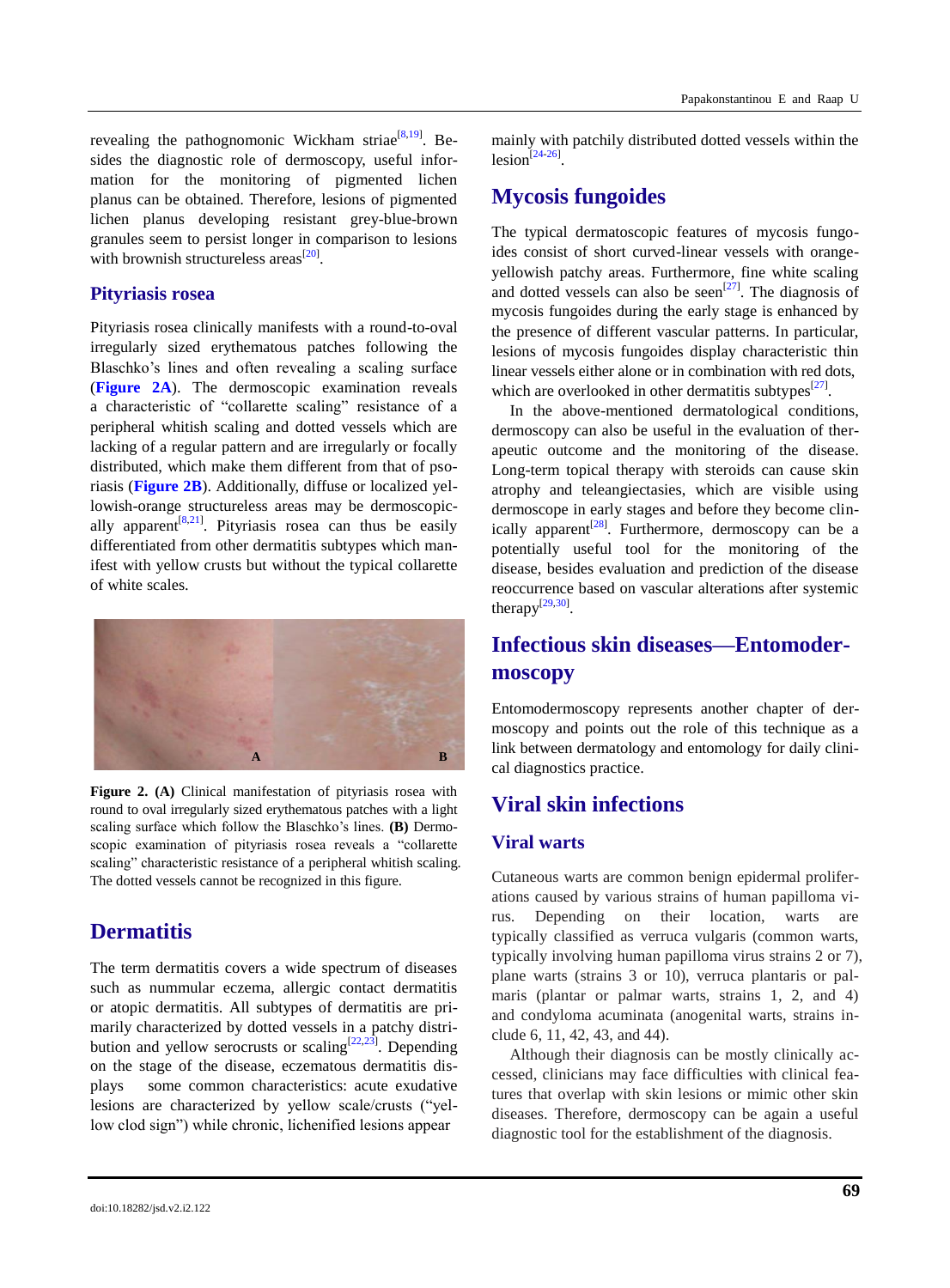## **Verruca vulgaris**

Verruca vulgaris is a keratotic papilloma of the epidermis that occurs most frequently in young people as a result of localized infection by human papilloma virus usually of types 2 or 7. The dermoscopic hallmark of verruca vulgaris consists of large dotted vessels corresponding to multiple densely located papillae, with a red dot in the middle or a loop on white background, *i.e.* "whitish halo", which gives an appearance reminiscent of frogspawn. These dermoscopic features help the diagnosis of doubtful cases, *e.g.* irritated warts, or difficult localizations, *e.g.* subungual or periungual warts $^{[31,32]}$  $^{[31,32]}$  $^{[31,32]}$  $^{[31,32]}$ .

## **Plane warts**

Plane warts are flat-topped, skin-colored exophytic skin lesions that most commonly occur on the face and extremities of the patients and are caused by human papilloma virus usually of types 3 or 10. The dermoscopic hallmark of plane warts is multiple small, regularly distributed red dots on a light brown background, which correspond to small vessels in the papillary der- $\text{mis}^{[31,32]}$  $\text{mis}^{[31,32]}$  $\text{mis}^{[31,32]}$  $\text{mis}^{[31,32]}$ . Dotted vessels of plane warts are in contrast to those of verruca vulgaris smaller and not associated with hemorrhages.

### **Verruca palmaris or plantaris**

Verruca plantaris or palmaris are viral warts located on palms or soles of the patients and most of the time are commonly caused by strains 1, 2, and 4 of human papilloma viruses. In contrast to the previously mentioned types of palmoplantar warts, it lacks dotted or looped vessels. The dermoscopic typical feature is a verrucous, structureless, yellowish or brownish area with irregularly distributed red, brown or black dots or linear streaks due to hemorrhages. These are present predominantly on plantar areas due to the chronic pressure of the vessels on these locations. Dermoscopy can be very helpful when it comes to differential diagnosis of skin lesions on palmoplantar areas. Hyperkeratotic areas due to chronic friction lack vascular structures and can be easily recognized on these sites. When it comes to pigmented lesions on palmoplantar areas, acral lentiginous melanoma is the most common differential diagnosis.

This is a rather aggressive variant of melanoma and is often missed or very tardily diagnosed, resulting in a bad prognosis for the patient. Asymmetry of color and shape, atypical network, and presence of blue-white structures or veil are characteristics suspicious for acral melanoma. Furthermore, pigmentation on the ridges (parallel ridge pattern) is a highly specific dermoscopic pattern and raises the index of suspicion<sup>[\[33\]](#page-6-21)</sup>. Besides the diagnostic impact, dermoscopy may also be useful in monitoring the treatment of viral warts. Disappearance of hemorrhages and vascular pattern is a sign of effective therapy and predicts a low risk of recurrence<sup>[\[34\]](#page-6-22)</sup>.

#### **Anogenital warts**

Anogenital warts are exophytic papillomas typically found on the skin or mucous membranes of the anus and external genitalia, and are caused by a human papillomavirus usually of types 6, 11, 42, 43, and 44.

In dermoscopy, anogenital warts are presented with a non-regular patchwork consisting of unaffected mucosal skin and areas with white reticular network<sup>[\[34\]](#page-6-22)</sup>. Several morphologic patterns such as finger-like, knob-like or mosaic-like along with vascular structure shave have be-en described<sup>[\[35,](#page-6-23)[36\]](#page-6-24)</sup>. Typically, single red dots can often be seen corresponding to glomerular vessels $^{[37]}$  $^{[37]}$  $^{[37]}$ .

## **Molluscum contagiosum**

Molluscum contagiosum is a common skin infection caused by a highly contagious poxvirus. The typical dermoscopic pattern of molluscum contagiosum consists of a central pore (umbilication) together with polylobular white-to-yellow amorphous structures, which are surrounded by reddish, linear or branched vessels ("coro-na"-like vessels)<sup>[\[38,](#page-7-1)[39\]](#page-7-2)</sup>. These characteristic features enable the differentiation of molluscum contagiosum from other types of skin lesions. Dermoscopy performed on molluscum contagiosum lesions seems to be superior to dermatological examination in the diagnosis of this skin disorder and helpful when it comes to pediatric patients $^{[40,41]}$  $^{[40,41]}$  $^{[40,41]}$  $^{[40,41]}$ .

# **Fungal infections**

### **Tinea nigra**

Tinea nigra is a superficial skin infection caused by *Phaeoannellomyces werneckii*, formerly called *Cladosporium werneckii* or *Exophiala werneckii*. Tinea nigra commonly affects children or young adults living in or traveling to tropical or subtropical areas of South and Central America, Asia or Africa, but has also been described in the United States and Europe. Clinically, it manifests mostly on the palms and soles as an irregular, brown-to-black macule and is often asymptomatic.

Since tinea nigra can mimic melanocytic lesions such as junctional nevi or acrolentiginous melanoma, the dermoscopic examination provides important evidence for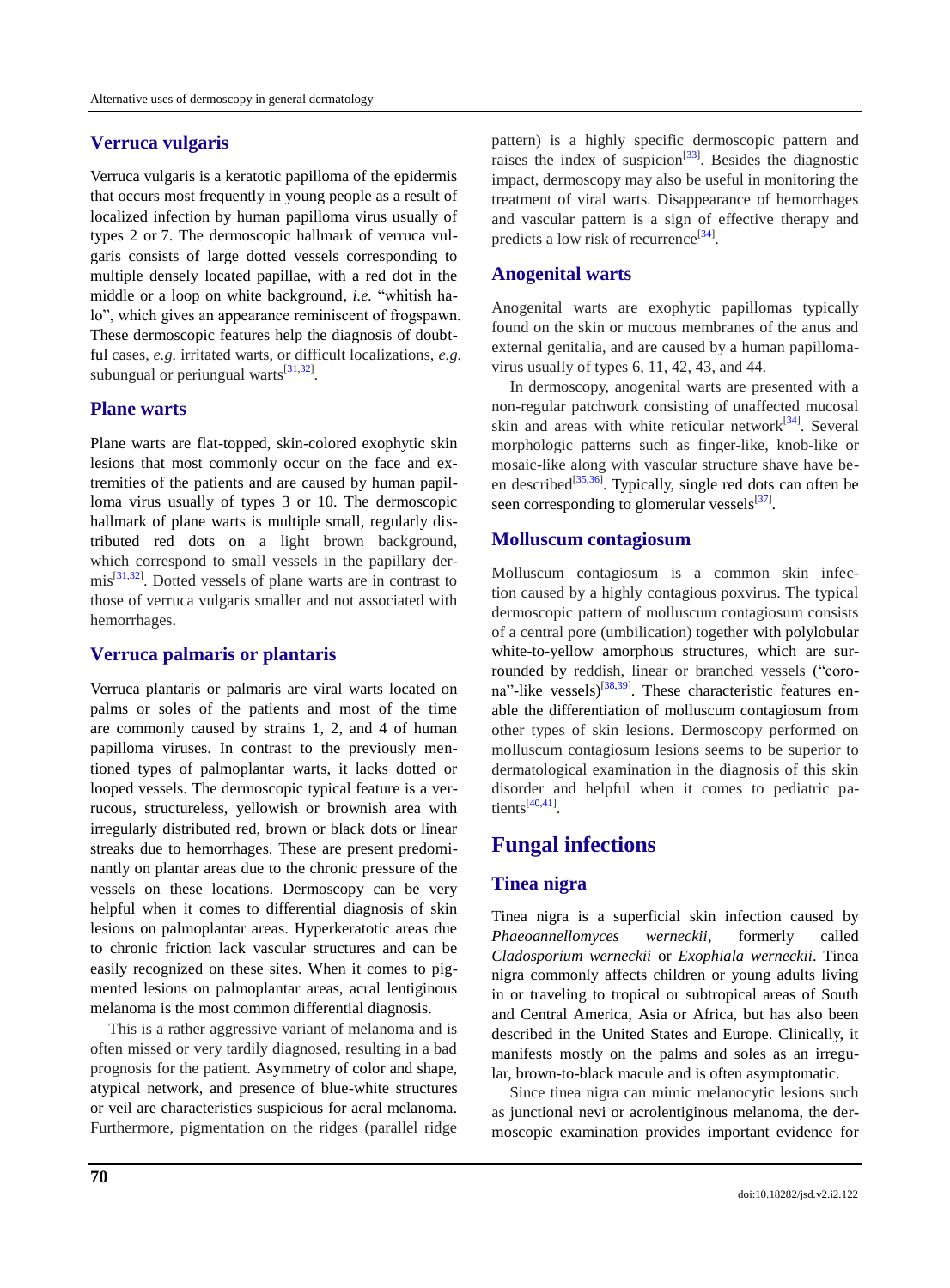the establishment of the right diagnosis. In contrast to acral melanocytic lesions, tinea nigra dermoscopically reveals superficial wispy brown strands or "pigmented" spicules" that form a reticular-like patch. Furthermore, tinea nigra does not have any melanocytic pattern such as pigmentation to the furrows or ridges of the volar skin, which is typical in the case of nevi or melanomas<sup>[\[42\]](#page-7-5)</sup>. It has been proved that the diagnosis of tinea nigra has been significantly improved by using dermoscopy $^{[43]}$  $^{[43]}$  $^{[43]}$ . The use of dermoscopy can also prevent unnecessary biopsies in critical cases which may become a difficult issue, especially in pediatric patients.

#### **Pityriasis versicolor**

Pityriasis versicolor is a common, superficial skin fungal infection caused by Malassezia species such as *Malassezia globosa* and *Malassezia furfur,* and is usually characterized by hypopigmented or hyperpigmented macules and patches on the chest and the back of the patients. Histopathologically, a characteristic finding of ―spaghetti-and-meatball‖ formations, which demonstrate the presence of fungal forms, can be found. Since the clinical appearance of pityriasis versicolor may sometimes be confusing, dermoscopy can provide important information and contribute to the establishment of diagnosis. The typical dermoscopic findings of pityriasis versicolor are multiple-pigmented stripes with fine scales in a network-like distribution $[44]$ . Therefore, it can lighten the load of diagnosis and prevent unnecessary invasive procedures such as biopsy.

## **Parasitoses**

#### **Scabies**

Scabies is a highly contagious itchy skin disorder caused by a tiny burrowing mite called *Sarcoptes scabiei*. The presence of the mite leads to intense itching in the area of its burrows. Dermoscopy represents a useful and effective diagnostic tool for scabies with diagnostic sensitivity values comparable to the *ex vivo* microscopic examination, which takes less time and effort<sup>[\[45\]](#page-7-8)</sup>. Furthermore, it enhances the diagnostic skills for making treatment decisions even among inexperienced clinicians.

The typical dermoscopic feature of scabies consists of a small dark-brown triangular structure at the end of whitish structureless and characteristic curved or wavy lines, giving an appearance reminiscent of a delta-wing jet with contrail. The brown triangle corresponds to the pigmented anterior part of the mite (the head and the two anterior pairs of legs), while the posterior part which corresponds to the abdomen and legs appear translucent and is subsequently not observed by dermosc- $opp^{[46,47]}$  $opp^{[46,47]}$  $opp^{[46,47]}$  $opp^{[46,47]}$ . Interestingly, dermoscopy is known to be use-ful in the therapeutic follow-up of scabies as well<sup>[\[48\]](#page-7-11)</sup>.

The disappearance of all existing lesions, no formation of new lesions, and no detection of any dermoscopic jet with contrail features on the entire skin lesions predict a successful treatment. If skin lesions persist one or two weeks after an antiscabietic therapy, a dermoscopic evaluation for a jet with condensation trails or the hang glider is indicated. With the presence of these findings, which are signs of an active infection, repeated usage of the antiscabietic therapy is essential; otherwise an anti-inflammatory therapy can be started  $[49]$ . It must be noted that the itch, which represents the most bothersome clinical symptom of scabies infection, may persist for 4–6 weeks after successful eradication of the scabies mite $^{[50,51]}$  $^{[50,51]}$  $^{[50,51]}$  $^{[50,51]}$ .

#### **Pediculosis capitis**

The diagnosis of pediculosis capitis is typically clinically accessed based on the identification of either adult lice or viable nits through close-up examination. In pediculosis capitis, dermoscopy ensures a more detailed evaluation of both mites and eggs, particularly in the presence of post-treatment residual eggs, which are difficult to be macroscopically observed $^{[52,53]}$  $^{[52,53]}$  $^{[52,53]}$  $^{[52,53]}$ . In particular, dermoscopy enables the visualization of the nits placed directly on the hair shaft and thus differentiates them from empty nits which commonly appear as translucent structures with a plane and fissured free end $[34]$ . In this matter, dermoscopy can rapidly clarify any doubt by revealing the presence of lice and/or nits and differentiate from scales of different origin or pseudo-nits (hair casts, debris of hair spray or gel, or seborrheic scales), with subsequent remarkable effects on the therapeutic management. The advantage of dermoscopy is that it does not require hair removal and thus causes minimal discomfort to the patient. Furthermore, dermoscopy provides a useful diagnostic tool in children, where eyelashes are the most common site of infestation.

#### **Tungiasis**

Tungiasis is an ectoparasitic skin infection caused by the flea *Tunga penetrans* and is characterized by severe itch. The characteristic dermatoscopic pattern of tungiasis is a brown-to-black ring with a central pore, corresponding to the pigmented chitin surrounding the posterior portion of the parasite's body<sup>[\[54,](#page-7-17)[55\]](#page-7-18)</sup>. Additional dermatoscopic features include a "gray-blue blotch", indicating either the developing eggs within the abdomen of the parasite or the presence of hematin in its gastrointestinal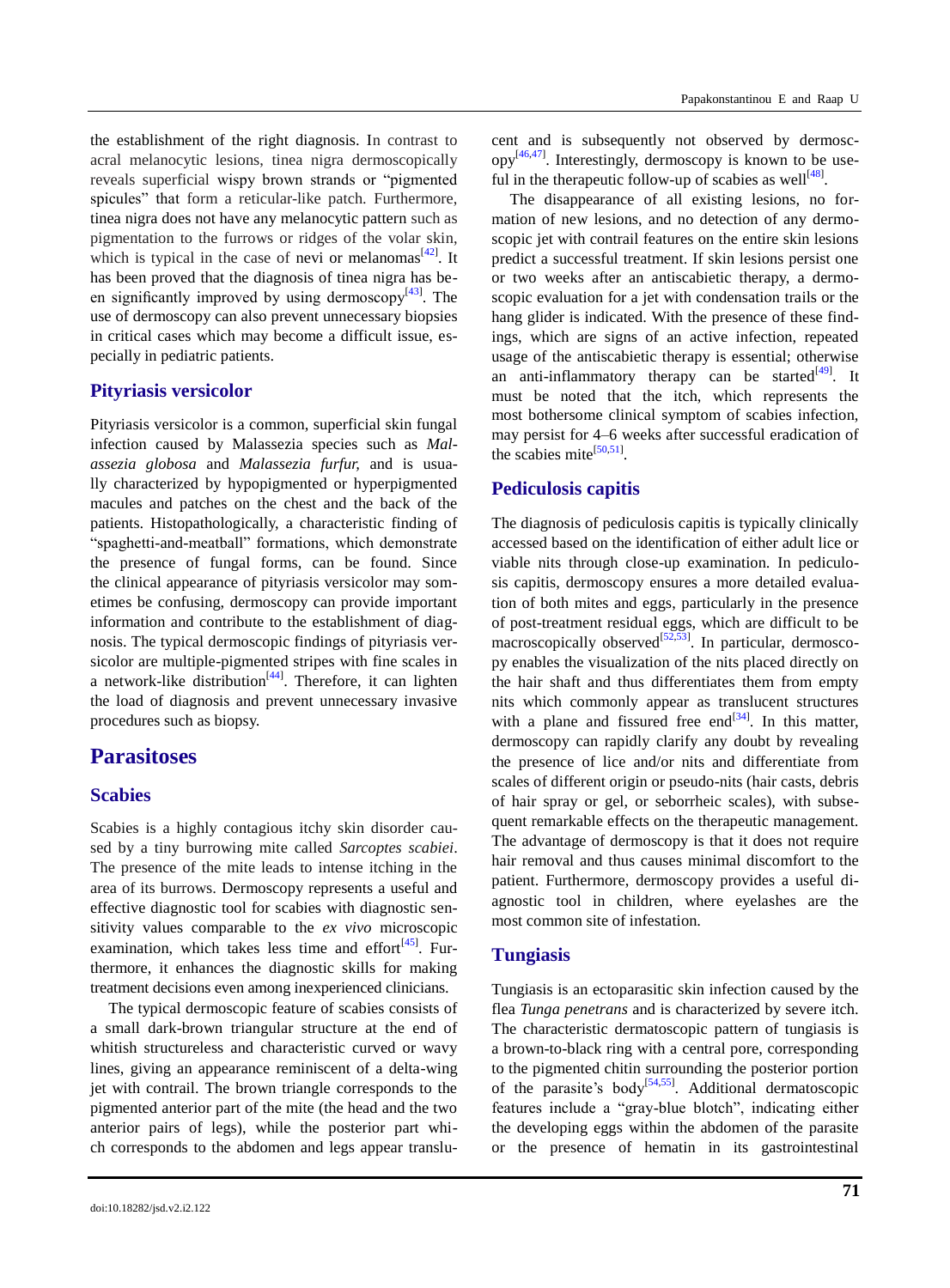tract<sup>[\[56,](#page-7-19)[57\]](#page-7-20)</sup>. Another dermoscopic finding is the "whitish chains" consisting of a number of whitish oval structures with a typical chain-like distribution corresponding to the parasite's eggs<sup>[\[58\]](#page-7-21)</sup>.

## **Cutaneous larva migrans**

Cutaneous larva migrans is a rare parasitic endemic disease most commonly found in tropical and subtropical countries, including South East Asia, and is caused by various hookworm species (helminths) such as *Ancylostoma braziliense*, *Ancylostoma caninum* or *Uncinaria stenocephala*. Although the clinical appearance is characterized by serpiginous erythema, following the movement of the larva under the skin dermoscopy can be useful for the diagnosis of cutaneous larva migrans. Dermoscopy reveals translucent brownish structureless areas in a segmental arrangement which corresponds to the body of the larva<sup>[\[59\]](#page-7-22)</sup>.

## **Cutaneous leishmaniasis**

Cutaneous leishmaniasis is a skin infection caused by any of the flagellate protozoans of the genus Leishmania and is transmitted to humans and animals by bloodsucking sand flies. Dermoscopically, the most common findings are characterized by diffuse erythema and vascular structures such as comma-like, linear or atypical, and arborizing vessels<sup>[\[60\]](#page-7-23)</sup>. Early-stage lesions may have a yellow oval or tear-drop-shaped aspect known as yellow tears made from follicles due to the compression of follicular openings. In a later-stage of hyperkeratosis, hairpin and dotted vessels such as the so-called "white starburst"-like pattern due to central erosion and the pe-ripheral hyperkeratosis can be seen<sup>[\[61\]](#page-7-24)</sup>.

# **Conclusion**

Dermoscopy represents a quick and easily applied, nontime-consuming, and non-invasive diagnostic tool, whose use and accessibility has been increasing in the last years. Dermoscopy is no more exclusively used for diagnosing skin tumors and it has gained ground in general dermatology. As it can be used not only by dermatologists but also by clinicians from other fields, it represents a useful diagnostic aid for the clinical diagnosis of many skin infections and infestations.

Our aim was to provide a comprehensive overview of the most typical examples of the current applications of dermoscopy in the daily clinical practice in the field of skin infections. Besides its role in diagnosis, dermoscopy is also useful for differential diagnosis, prognostic evaluation, and the monitoring of the response to treatment.

# **Author contributions**

E Papakonstantinou and U Raap were involved in the overall concept and design of this review article. Acquisition, analysis and interpretation of data were performed by E Papakonstantinou. Critical revision of the manuscript's content was done by U Raap.

# **Conflict of interest**

The authors declare no potential conflict of interest with respect to the research, authorship, and/or publication of this article.

# **References**

- <span id="page-5-0"></span>1. Argenziano G, Soyer HP, Chimenti S, Talamini R, Corona R, *et al*. Dermoscopy of pigmented skin lesions: Results of a consensus meeting via the Internet. J Am Acad Dermatol 2003; 48(5): 679–693. doi: 10.1067/mjd.2003.281.
- <span id="page-5-1"></span>2. Braun RP, Rabinovitz HS, Oliviero M, Kopf AW, Saurat JH. Dermoscopy of pigmented skin lesions. J Am Acad Dermatol 2005; 52(1): 109–121. doi: 10.1016/j.jaad. 2001.11.001.
- <span id="page-5-2"></span>3. Arrazola P, Mullani NA, Abramovits W. DermLite II: An innovative portable instrument for dermoscopy without the need of immersion fluids. Skinmed 2005; 4(2): 78–83. doi: 10.1111/j.1540-9740.2005.04363.x.
- <span id="page-5-3"></span>4. Hausermann P, Widmer A, Itin P. Dermatoscope as vector for transmissible diseases — No apparent risk of nosocomial infections in outpatients. Dermatology 2006; 212(1): 27–30. doi: 10.1159/000089018.
- <span id="page-5-4"></span>5. Kelly SC, Purcell SM. Prevention of nosocomial infection during dermoscopy? Dermatol Surg 2006; 32(4): 552–555. doi: 10.1111/j.1524-4725.2006.32112.x.
- <span id="page-5-5"></span>6. Zalaudek I, Argenziano G, Di Stefani A, Ferrara G, Marghoob AA, *et al*. Dermoscopy in general dermatology. Dermatology 2006; 212(1): 7–18. doi: 10.1159/00008- 9015.
- <span id="page-5-6"></span>7. Micali G, Lacarrubba F, Musumeci ML, Massimino D, Nasca MR. Cutaneous vascular patterns in psoriasis. Int J Dermatol 2010; 49(3): 249–256. doi: 10.1111/j.1365- 4632.2009.04287.x.
- <span id="page-5-7"></span>8. Lallas A, Kyrgidis A, Tzellos TG, Apalla Z, Karakyriou E, *et al*. Accuracy of dermoscopic criteria for the diagnosis of psoriasis, dermatitis, lichen planus and pityriasis rosea. Br J Dermatol 2012; 166(6): 1198–1205. doi: 10.1111/ j.1365-2133.2012.10868.x.
- <span id="page-5-8"></span>9. Vázquez-López F, Zaballos P, Fueyo-Casado A, Sánchez-Martín. A dermoscopy subpattern of plaque-type psoriasis: Red globular rings. Arch Dermatol 2007; 143(12): 1612. doi: 10.1001/archderm.143.12.1612.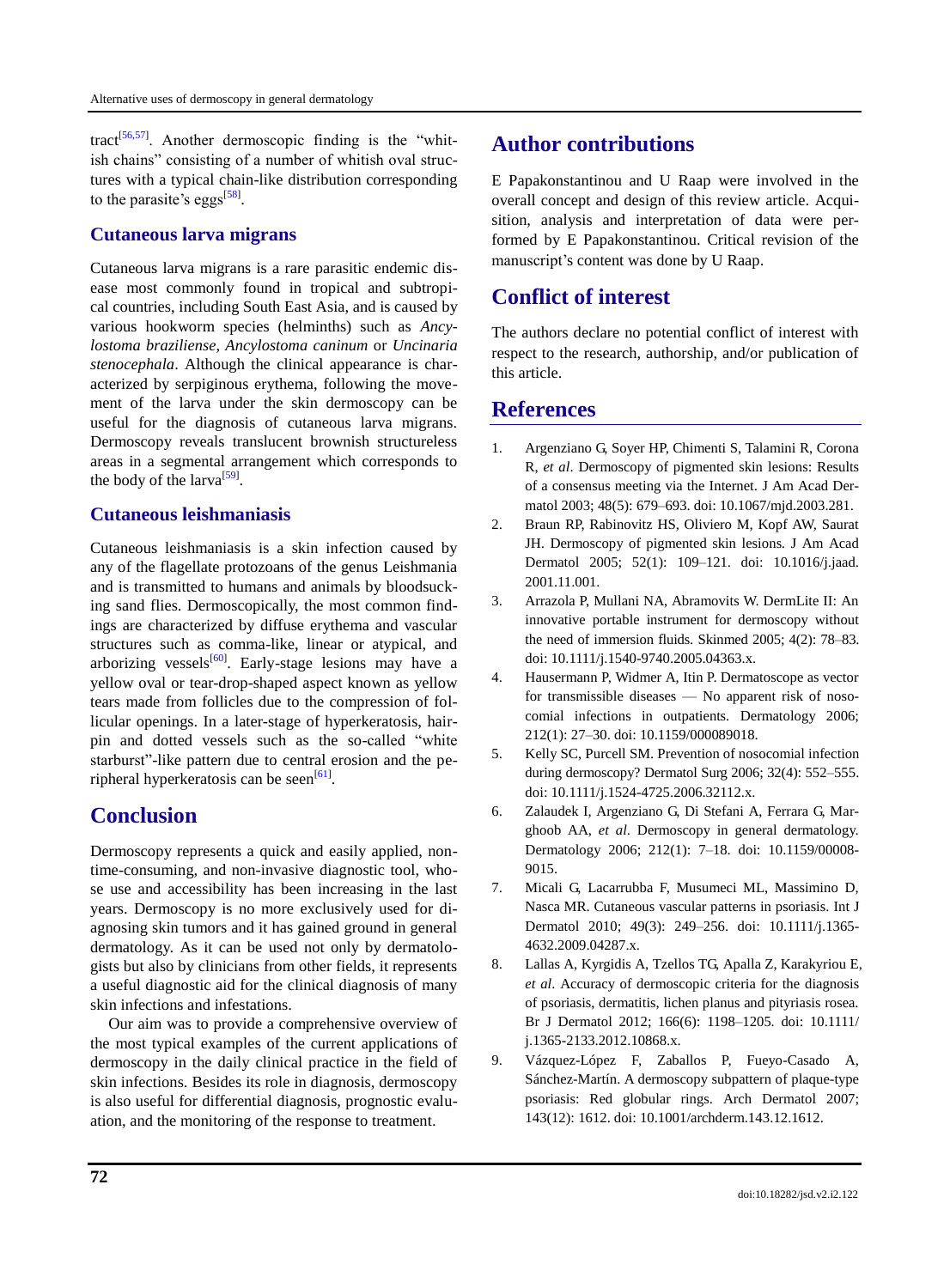- <span id="page-6-0"></span>10. Micali G, Lacarrubba F, Massimino D, Schwarz RA. Dermoscopy: Alternative uses in daily clinical practice. J Am Acad Dermatol 2011; 64(6): 1135–1146. doi: 10.1016/j.jaad.2010.03.010.
- <span id="page-6-1"></span>11. Pan Y, Chamberlain AJ, Bailey M, Chong AH, Haskett M, *et al*. Dermoscopy aids in the diagnosis of the solitary red scaly patch or plaque-features distinguishing superficial basal cell carcinoma, intraepidermal carcinoma, and psoriasis. J Am Acad Dermatol 2008; 59(2): 268–274. doi: 10.1016/j.jaad.2008.05.013.
- 12. Zalaudek I, Giacomel J, Schmid K, Bondino S, Rosendahl C, *et al*. Dermoscopy of facial actinic keratosis, intraepidermal carcinoma, and invasive squamous cell carcinoma: A progression model. J Am Acad Dermatol 2012; 66(4): 589–597. doi: 10.1016/j.jaad.2011.02.011.
- <span id="page-6-2"></span>13. Giacomel J, Zalaudek I. Dermoscopy of superficial basal cell carcinoma. Dermatol Surg 2005; 31(12): 1710– 1713. doi: 10.2310/6350.2005.31314.
- <span id="page-6-3"></span>14. Zalaudek I, Argenziano G. Dermoscopy subpatterns of inflammatory skin disorders. Arch Dermatol 2006; 142(6): 808. doi: 10.1001/archderm.142.6.808.
- <span id="page-6-6"></span>15. Vázquez-López F, Vidal AM, Zalaudek I. Dermoscopic subpatterns of ashy dermatosis related to lichen planus. Arch Dermatol 2010; 146(1): 110. doi: 10.1001/archdermatol.2009.300.
- <span id="page-6-5"></span>16. Vázquez-López F, Alvarez-Cuesta C, Hidalgo-García Y, Pérez-Oliva N. The handheld dermatoscope improves the recognition of Wickham striae and capillaries in Lichen planus lesions. Arch Dermatol 2001; 137(10): 1376.
- <span id="page-6-4"></span>17. Vázquez-López F, Gómez-Díez S, Sánchez J, Pérez-Oliva N. Dermoscopy of active lichen planus. Arch Dermatol 2007; 143(8): 1092. doi: 10.1001/archderm.143.8.1092.
- <span id="page-6-7"></span>18. Vázquez-López F, Manjón-Haces JA, Maldonado-Seral C, Raya-Aguado C, Pérez-Oliva N, *et al*. Dermoscopic features of plaque psoriasis and lichen planus: New observations. Dermatology 2003; 207(2): 151–156. doi: 10.1159/ 000071785.
- <span id="page-6-8"></span>19. Vazquez-Lopez F, Palacios-Garcia L, Gomez-Diez S, Argenziano G. Dermoscopy for discriminating between lichenoid sarcoidosis and lichen planus. Arch Dermatol 2011; 147(9): 1130. doi: 10.1001/archdermatol.2011.278.
- <span id="page-6-9"></span>20. Vázquez-López F, Maldonado-Seral C, López-Escobar M, Pérez-Oliva N. Dermoscopy of pigmented lichen planus lesions. Clin Exp Dermatol 2003; 28(5): 554–555. doi: 10.1046/j.1365-2230.2003.01302.x.
- <span id="page-6-10"></span>21. Chuh AAT. Collarette scaling in pityriasis rosea demonstrated by digital epiluminescence dermoscopy. Australas J Dermatol 2001; 42(4): 288–290. doi: 10.1046/j.1440- 0960.2001.00538.x.
- <span id="page-6-11"></span>22. Lallas A, Argenziano G, Apalla Z, Gourhant JY, Zaballos P, *et al*. Dermoscopic patterns of common facial inflammatory skin diseases. J Eur Acad Dermatol Venereol 2014; 28(5): 609–614. doi: 10.1111/jdv.12146.
- <span id="page-6-12"></span>23. Errichetti E, Stinco G. Dermoscopy in differential diagnosis of palmar psoriasis and chronic hand eczema. J Dermatol 2016; 43(4): 423–425. doi: 10.1111/1346- 8138.13142.
- <span id="page-6-13"></span>24. Errichetti E, Stinco G. Th26e practical usefulness of dermoscopy in general dermatology. G Ital Dermatol Venereol 2015; 150(5): 533–546.
- 25. Navarini AA, Feldmeyer L, Tőndury B, Fritsche P, Kamarashev J, *et al*. The yellow clod sign. Arch Dermatol 2011; 147(11): 1350. doi: 10.1001/archedrmatol.2011. 297.
- <span id="page-6-14"></span>26. Errichetti E, Piccirillo A, Stinco G. Dermoscopy as an auxiliary tool in the differentiation of the main types of erythroderma due to dermatological disorders. Int J Dermatol 2016; 55(12): e616–e618. doi: 10.1111/ijd.13322.
- <span id="page-6-15"></span>27. Lallas A, Apalla Z, Lefaki I, Tzellos T, Karatolias A, *et al*. Dermoscopy of early stage mycosis fungoides. J Eur Acad Dermatol Venereol 2013; 27(5): 617–621. doi: 10.1111/j.1468-3083.2012.04499.x.
- <span id="page-6-16"></span>28. Vázquez-López F, Marghoob AA. Dermoscopic assessment of long-term topical therapies with potent steroids in chronic psoriasis. J Am Acad Dermatol 2004; 51(5): 811–813. doi: 10.1016/j.jaad.2004.05.020.
- <span id="page-6-17"></span>29. Stinco G, Lautieri S, Valent F, Patrone P. Cutaneous vascular alterations in psoriatic patients treated with cyclosporine. Acta Derm Venereol 2007; 87(2): 152–154. doi: 10.2340/00015555-0216.
- <span id="page-6-18"></span>30. Stinco G, Buligan C, Maione V, Valent F, Patrone P. Videocapillaroscopic findings in the microcirculation of the psoriatic plaque during etanercept therapy. Clin Exp Dermatol 2013; 38(6): 633–637. doi: 10.1111/ced.12036.
- <span id="page-6-19"></span>31. Vázquez-López F, Kreusch J, Marghoob AA. Dermoscopic semiology: Further insights into vascular features by screening a large spectrum of nontumoral skin lesions. Br J Dermatol 2004; 150(2): 226–231. doi: 10.1111/j.1365-2133.2004.05753.x.
- <span id="page-6-20"></span>32. Teoli M, Di Stefani A, Botti E, Mio G, Chimenti S. Dermoscopy for treatment monitoring of viral warts. Dermatology 2006; 212: 318.
- <span id="page-6-21"></span>33. Bristow IR, Bowling J. Dermoscopy as a technique for the early identification of foot melanoma. J Foot Ankle Res 2009; 2: 14. doi: 10.1186/1757-1146-2-14.
- <span id="page-6-22"></span>34. Zalaudek I, Giacomel J, Cabo H, Di Stefani A, Ferrara G, *et al*. Entodermoscopy: A new tool for diagnosing skin infections and infestations. Dermatology 2008; 16(1): 14–23. doi: 10.1159/000109353.
- <span id="page-6-23"></span>35. Watanabe T, Yoshida Y, Yamamoto O. Differential diagnosis of pearly penile papules and penile condyloma acuminatum by dermoscopy. Eur J Dermatol 2010; 20(3): 414–415. doi: 10.1684/ejd.2010.0944.
- <span id="page-6-24"></span>36. Dong H, Shu D, Campbell TM, Frühauf J, Soyer P, *et al*. Dermoscopy of genital warts. J Am Acad Dermatol 2011; 64(5): 859–864. doi: 10.1016/j.jaad.2010.03.028.